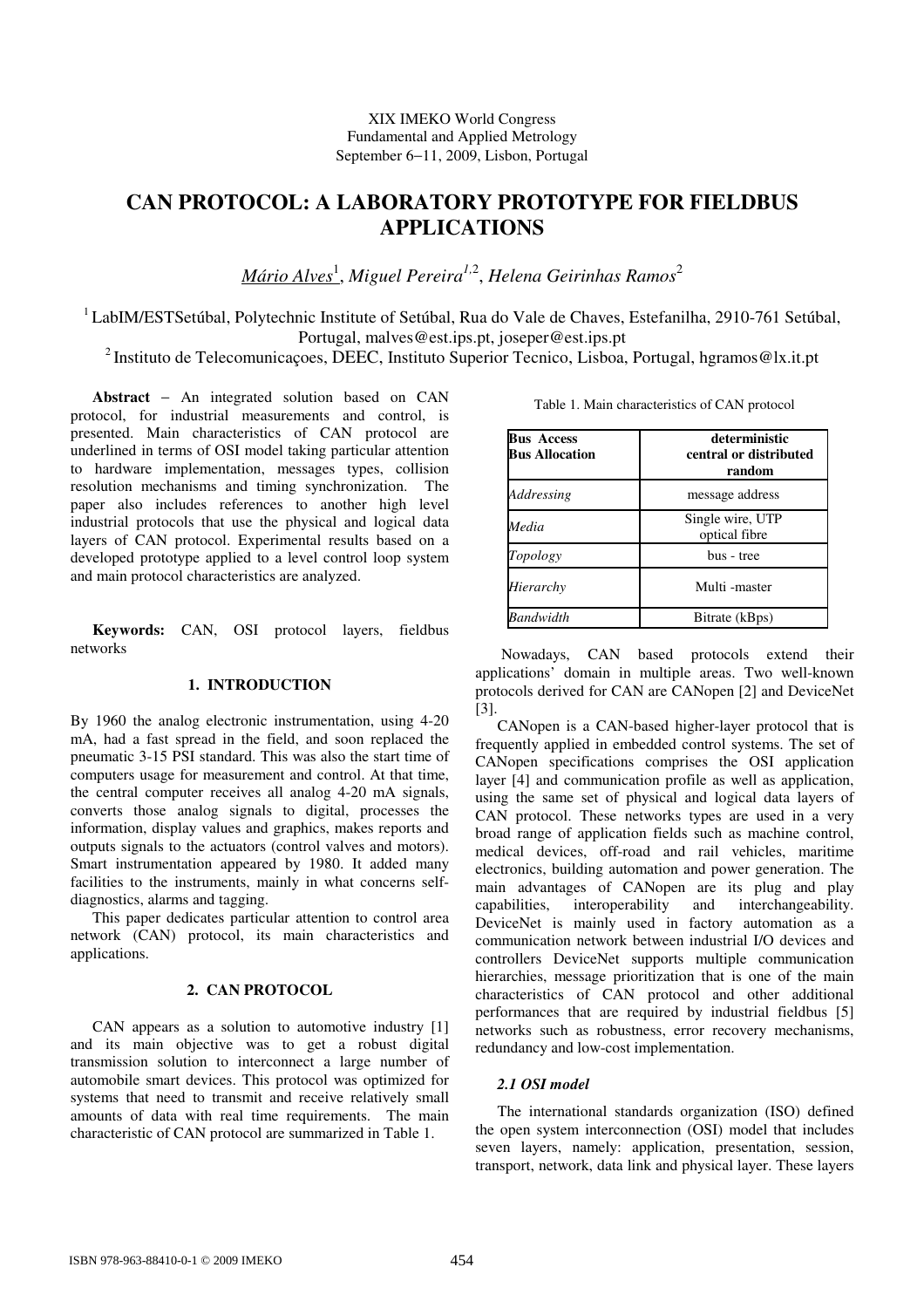that include the transmission rules of any protocol can be used with various bus network topologies.

Fig. 1 represents on the left side the OSI model layers and on the right side the main tasks of the first two layers used by CAN protocol. It is important to underline that CAN protocol does not specify some parts of the physical layer, namely cabling and connectors.



Fig. 1. Summary of the main tasks associated with CAN's protocol layers.

### *2.1. Frame types*

CAN protocol define four different frame types: data frame, remote frame, error frame and overload frame. Data frame are mainly used to exchange measured variables and control data between network nodes

Remote frames are used when one node request data. In this case a recessive remote transmission (RTR) bit without any data is sent. The error frame signalizes transmission errors. In each network node there are several counters that are used to count temporary and permanent node failures. If the number of errors exceeds the predefined limits, the faulty node is removed from the network in order to preserve network operation. An overload frame is used when a network node is too busy. In this case the others networks nodes are requested to delay the start of the next transmission for a short period of time. This frame is identical to an active error frame, however overload frames does not increase the error counters and does not causes frame's retransmission.

#### *2.2 Collision resolution mechanism*

CAN bus access is performed in a multimaster mode, that means the bus access in not managed by a master node but any node in the network can act as a master depending on message priority level. Messages are broadcasted through the network and each node determines if that messages should be received or not, accepting or ignoring it, respectively. The protocol does not require addressing mechanisms that means each message packet does not require source and destination fields. However, each CAN packet has an identifier field defining message type and priority. Bus access for maximum priority messages is performed within a maximum predefined time delay. When several nodes start transmission of a frame simultaneously, a bus conflict is resolved by a non-destructive contentionbased arbitration without any destructive effects on high priority messages.

# **3. SYSTEM DESCRIPTION**

The CAN protocol implementation project was done at the Instrumentation and Measurement Laboratory at ESTSetúbal using an assembly that simulates an industrial process. The experimental set-up, depicted in Fig. 2, contains a closed tank with water and pressurized air and an open tank that delivers water to the outside. The target is to control the pressure in the pressurized tank and the water level in the open tank.

The water level inside the pressurized tank is measured using two pressure transmitters with analogue outputs, one installed on the top of the container and another at the bottom (P3 and P2, respectively). To control the pressure inside the tank the input water flow is adjusted considering that there is water consumption through valve V3, by commanding the motor (B1) with a speed controller (Sv). This tank feeds the open tank through a valve (V7) that is opened or closed depending on the water levels (inside the pressurised tank and in the open tank). To indicate the water level in the open tank another pressure transmitter (P2) also having an analogue output is used. The water is delivered to the output by acting valves V2 and V4.



Fig. 2. Experimental set-up of level control system.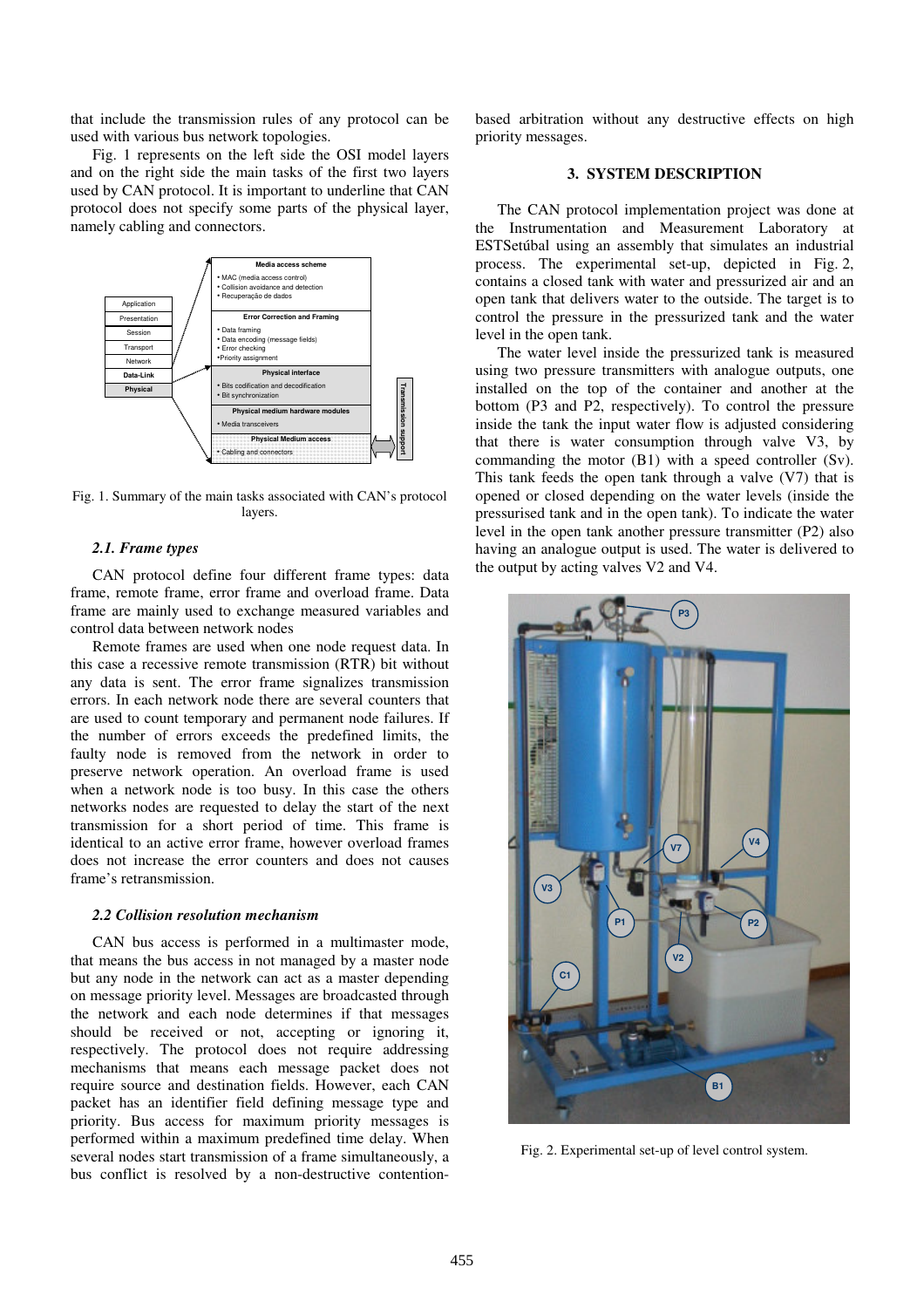Thus there are three process variables and four control variables: the pressure transmitters (P1, P2 and P3) and the frequency of the motor speed control, the valve V7 and the ON/OFF action of V2 and V4 valves. When there is water flowing to the output, the water level of the open tank (P2) must be put back by setting valve V7 open during a time interval and the pressure in the pressurised tank (P1 and P3) must be kept at the setpoint. By acting ON/OFF V2 and V4 the system can be also controlled.

As depicted in Fig. 3 it was decided due to the location of the devices to implement the CAN network with four nodes. Each node includes besides the fieldbus devices a CAN module. Each module includes one microcontroller PIC18F2580 used as the CAN controller [6], one MPC2551 [7] used as a high-speed transceiver, the bus and any conditioning circuit needed to interface the microcontroller.

The exchange of information between the nodes is presented in Table 2.



Fig. 3. CAN network and bus terminating resistors.

| Transmitter |                              | Listener |                                       |
|-------------|------------------------------|----------|---------------------------------------|
| Node        | Function                     | Node     | Function                              |
| 4           |                              | 1        | $S_Y ON$                              |
|             | System Starts (S) if $C_1=0$ | 2        | Close $V_3$ if $(P_1-P_3) \leq max$ . |
|             |                              | 3        | Close $V_2$ if $P_2 \leq$ max.        |
|             | Emergency (E)                | 1        | $S_Y$ OFF                             |
|             |                              | 2        | Open $V_3$                            |
|             |                              | 3        | Open $V_2$                            |
|             | Manual $V_2(B_1)$            | 3        | Open/close $V_2$                      |
|             | Manual de $V_3(B_2)$         | 2        | Open/close $V_3$                      |
|             | Manual $V_7(B_3)$            | 3        | Open/close $V_7$                      |
| 1           |                              | 4        | Starts if $C_1=0$                     |
|             | Input water flow $(C_1)$     | 2        | Open $V_3$ if flow $\geq$ max.        |

| 2 | Pression (P1, P3) | 1              | Commands speed (B1)                   |  |
|---|-------------------|----------------|---------------------------------------|--|
|   |                   | 2              | Close $V_3$ if $(P_1-P_3) \leq min$ . |  |
|   |                   | 2              | Open $V_3$ if $(P_1-P_3) \geq$ max.   |  |
|   |                   | 4              | Alarm $A_1$ if $(P_1-P_3)$ >><br>max. |  |
|   |                   | 4              | Alarm $A_2$ if $(P_1-P_3) \ll \min$ . |  |
|   |                   | 3              | commands V7                           |  |
| 3 | Pression (P2)     | 3              | Open/close $V_2$                      |  |
|   |                   | 3              | Open/close $V_4$                      |  |
|   |                   | $\overline{4}$ | Alarm $A_3$ if $P_2 \gg$ max.         |  |
|   |                   | 4              | Alarm $A_4$ if $P_2 \ll \text{min}$ . |  |

# **4. EXPERIMENTAL RESULTS**

In order to analyze CAN bus data transmission, namely those characteristics that assure robustness to the protocol, several tests in a simplified version of the fieldbus network with only two nodes (Fig. 4) have been conducted.



Fig. 4. Diagram of the experimental setup.

Tests were performed transmitting a frame introduced into the bus by a CAN PC board [8, 9] using a developed LabVIEW application. The simulated signal, represented in Fig. 5, is a command to activate an actuator.



In order to analyze the influence of cable length in the CAN bit stream with a data rate of 125 Mbit/s it was used an artificial line with concentrate parameters were made as presented in Fig. 4. Fig. 6 represents the data stream when a cable length of 498 m is used. The parameters calculated for